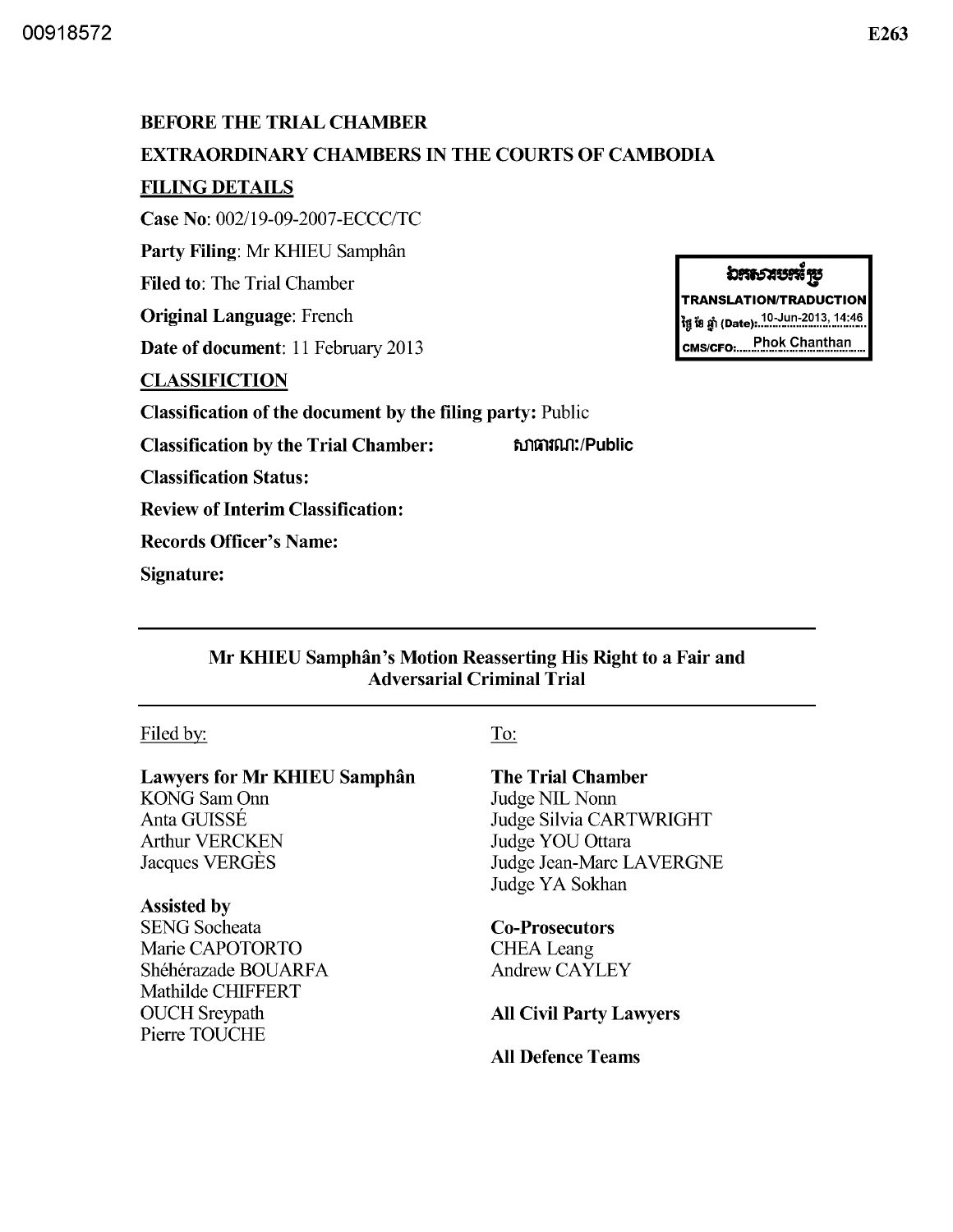1. Considering  $-$  and rightly so  $-$  that documents are crucial to Case 002, the Trial Chamber scheduled different types of document hearings, in addition to the ones for witness, civil party and expert testimony.

**MAY IT PLEASE THE TRIAL CHAMBER** 

- 2. While *inter partes* hearings on the admissibility of documents were already underway, the Trial Chamber elected to organise *"key documents"* hearings for the purpose of ensuring a greater measure of public accessibility. Two such hearings were held in February and October 2012, while a third was held in January 20l3.
- 3. Whereas the first two hearings were organised and conducted in the same manner, i.e. with no adversarial argument, the Chamber changed the conduct of the third hearing and allowed a semblance of adversarial argument, allegedly owing to a misunderstanding by the parties.
- 4. Mr KHIEU Samphân's Defence hereby states that the form of both the first and second hearings violates the accused persons' fundamental right to a fair and adversarial trial. Moreover, introducing changes in the midst of the trial is a further indication that the Trial Chamber does not intend to allow for adversarial argument *in fine* in regard to documents.

# **I. BACKGROUND**

# **A. Up until February 2013: hearings without debate**

5. The Parties were notified of the said hearings and/or the justification therefor via emails and memoranda from the Trial Chamber Senior Legal Officer. It was asserted in those emails and memoranda that the hearings in question were aimed at ensuring a greater measure of public accessibility by allowing the parties to focus more on documents or parts thereof which they consider relevant. Oddly enough, only the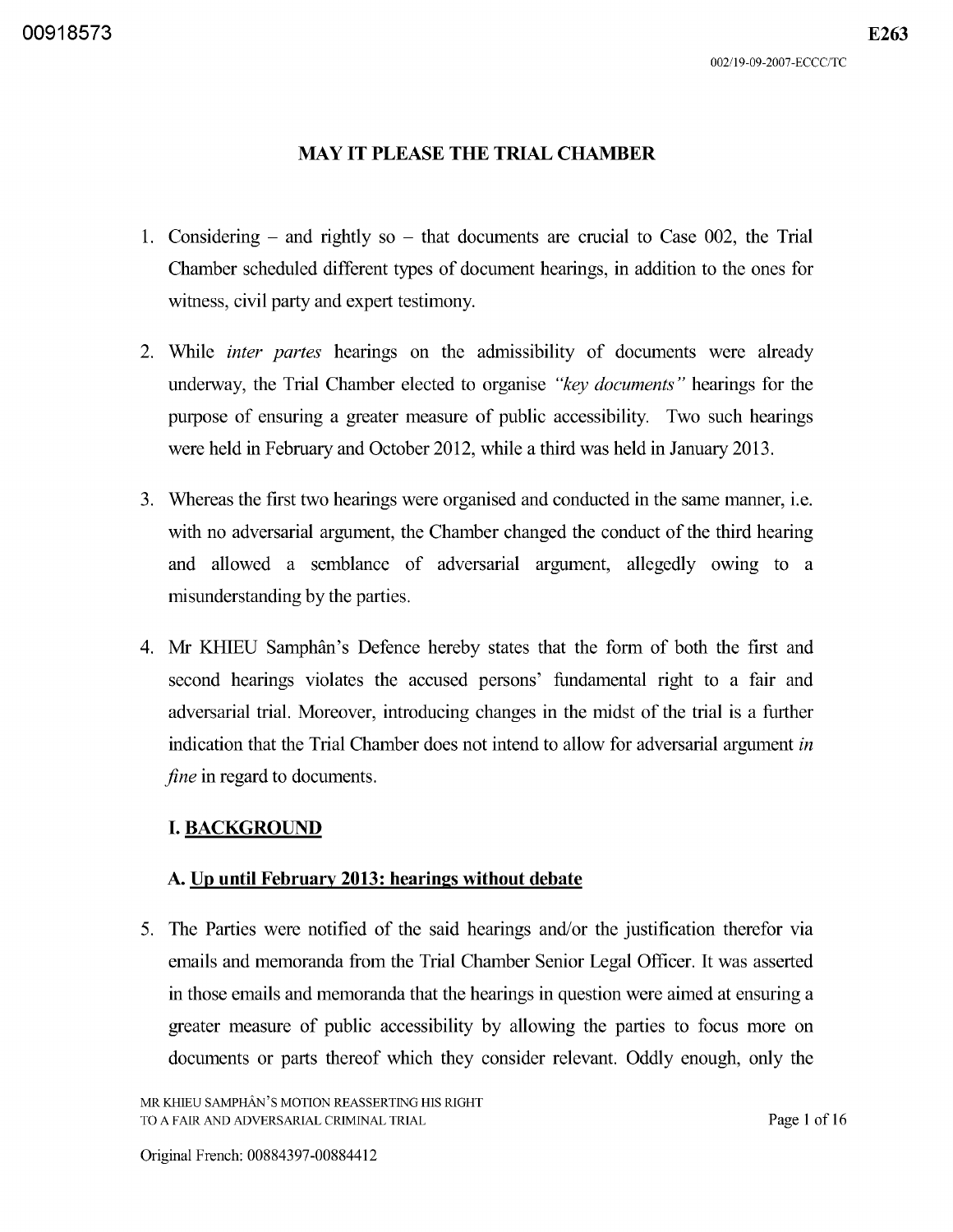accused persons were to be given the *"opportunity"* to comment on the documents presented by the parties to the proceedings. The lawyers were allowed no rebuttal. $<sup>1</sup>$  as</sup> the hearings did not concern the admissibility or probative value of the documents presented.

- 6. The first two hearings were conducted as had been announced earlier. It was the accused persons that the Chamber wanted to hear, not their lawyers. This was why Mr NUON Chea's request to go to the holding cell was denied during the first hearing, on the ground that it was *"important [for the Accused] to be present [in order] to challenge such documents*".<sup>2</sup> Owing to the last-minute submission of documents by the various parties and the fact that Mr NUON Chea was being bombarded with documents on the go, the Chamber decided to give the Accused the opportunity to make comments at a later stage in the interest of time management.<sup>3</sup>
- 7. As had been announced earlier, the parties presenting documents were not allowed to *"make any statement", "make any submissions", "present any particular conclusions regarding the documents",* "[TRANSLATION] *analyse [or] evaluate the documents in order to draw any conclusions therefrom",* in other words, they were not allowed to

<sup>1</sup> Email from Ms Susan Lamb to the parties, 2 February 2012, 10.48 am, entitled *"Message to the parties in advance of tomorrow morning's informal TMM,* E167.1 ; Email from Ms Susan Lamb to the parties, 5 February 2012, 12.57 pm, entitled *Re: response to your* 2 *February 2012 email concerning the documents hearing,* see Annex, notably: *As indicated at the informal meeting, the purpose of these hearings is distinct from the ongoing process of determining which documents are considered as put before the Chamber, or the weight to be given to them* (emphasis added); Scheduling Order of oral hearing on documents (13 to 16 February 2012), Memorandum, 8 February 2012, E170, paras. 2-4 (paras. 2 and 4 very clearly distinguish between the *"Accused"* and the *''parties'');* Email from Ms Susan Lamb's to the parties, 17 September 2012 4.l8 pm, entitled *Re: Notice Concerning the Upcoming Witnesses and Mr. IENG Sary's Waiver of his Right to be Present and notice from the Chamber of forthcoming document hearing* », see Annex; Email from Ms Susan Lamb's to the parties, 18 September 2012 at 2.l8 pm, entitled *"Updated information to the parties and announcement of resumption of hearing on Thursday 20 September 2012,*  see Annex; Directions to parties following hearing of 21 September 2012, Memorandum, 24 September 2012, E233, par. 3.

<sup>&</sup>lt;sup>2</sup> Transcript of Trial Proceedings ("T.") 9 February 2012, E1/41.1, p. 51 L. 24-25, p. 52, L. 1.

 $3$  T., 9 February 2012, E1/41.1, p. 69 and 70 (FRE); T., 13 February 2012, E1/42.1, p. 4 and 66 (FRE); T., 16 February 2012, E1/45.1, p. 4. (FRE).

MR KHIEU SAMPHAN'S MOTION REASSERTING HIS RIGHT TO A FAIR AND ADVERSARIAL CRIMINAL TRIAL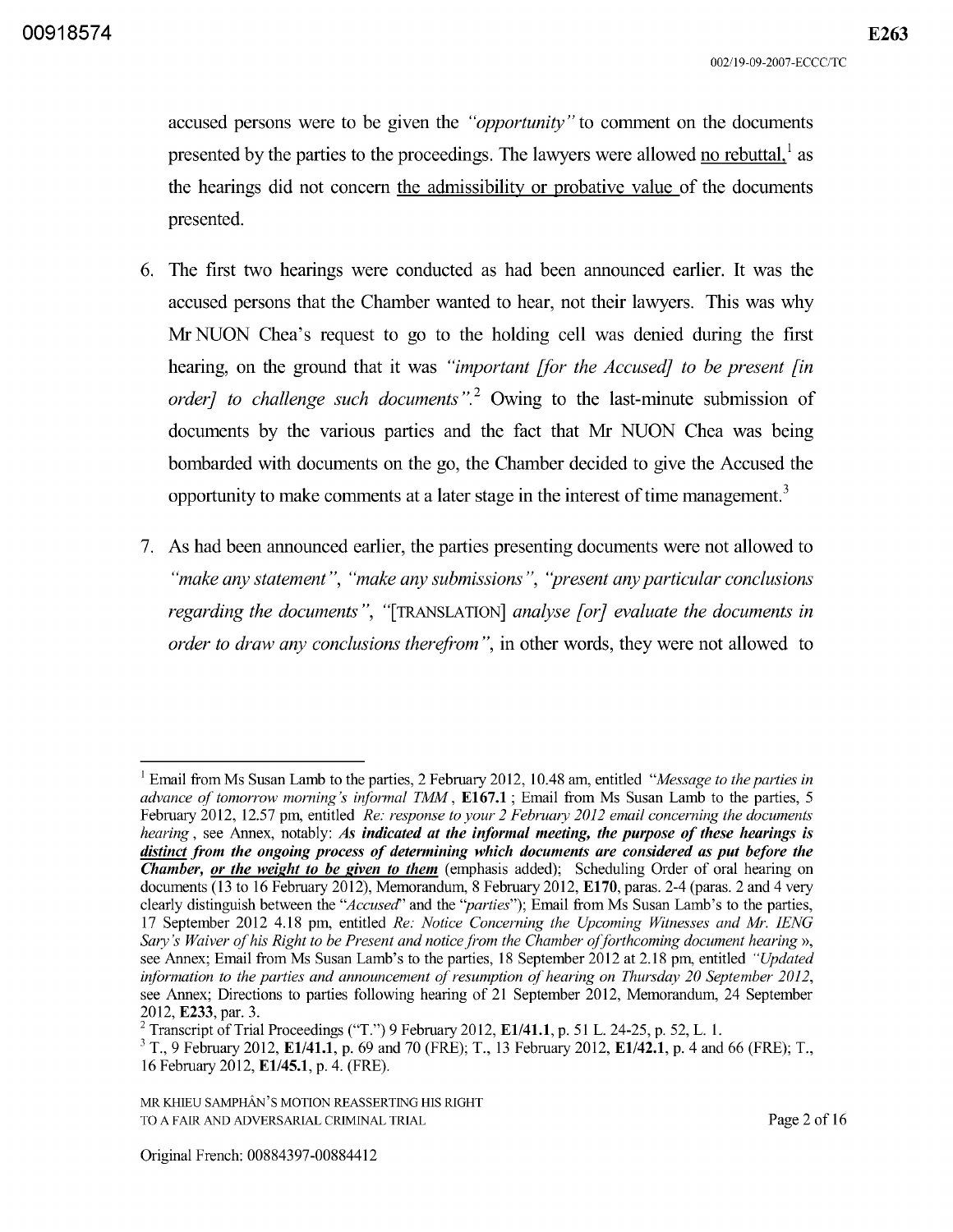*"plead".* The Chamber re-emphasized that this was a limited exercise which was aimed only at presenting documents *"of particular relevance".* <sup>4</sup>

- 8. Moreover, none of the parties was allowed to respond or to make any comments. As had been announced earlier, during the first set of hearings, only the accused persons were invited to *"react*"<sup>5</sup> to the documents, but not their lawyers.
- 9. Surprisingly, at the very end of the second hearing, the President indicated that, like the accused persons, the defence teams were also *"allowed to make comments and to raise objections"* after the other parties had presented their documents, and that the other parties were allowed to comment on the documents presented by the Defence.<sup>6</sup> In that context, that was a means to prevent Mr NUON Chea's lawyer from interrupting by promising him an opportunity to address the court at a later stage. That analysis is borne out by the fact that neither the Co-Prosecutors nor the Civil Parties were allowed any rebuttal after the President made his promise and the after Mr Nuon Chea's Defence had presented its documents.<sup>7</sup>
- 10. That being as it may, the third hearing was announced in similar fashion and along the same lines as the earlier ones.<sup>8</sup> So there was no inkling of the complete turnaround which was announced in the midst of that trial.

### **B. Change introduced by the Chamber in January 2013**

11. During the third hearing, on 22 January 20l3, the parties were given an opportunity for rebuttal or to comment on documents presented by other parties.<sup>9</sup> Recalling that

 $4$  T., 13 February 2012, E1/42.1, p.70, 83 and 93 (FRE); T., 14 February 2012, E1/43.1, p. 21, 95, 99 (FRE); T., 15 February 2012, E1/44.1, p. 21.

 $T_{.}$  10 October 2012, E1/133.1, p. 2 and 7 (FRE).

 $6$  T., 19 October 2012, E1/135.1, p. 24-25(FRE).

 $7$  T., 19 October 2012, E1/135.1.

<sup>8</sup> Email from Ms Susan LAMB to the parties, 15 January 2013, 12.38 pm, entitled *"Advance notice of documents hearings commencing Monday* 21 *January 2013 should the Chamber be otherwise unable to sit",* see Annex; Revised Schedule for Forthcoming Document Hearings (commencing on Monday 21 January 2013), Memorandum, 17 January 2013, E223/3, para. 4.

 $^{9}$  T., 22 January 2013, E1/162.1, p. 40 L. 19-23(FRE).

MR KHIEU SAMPHAN'S MOTION REASSERTING HIS RIGHT TO A FAIR AND ADVERSARIAL CRIMINAL TRIAL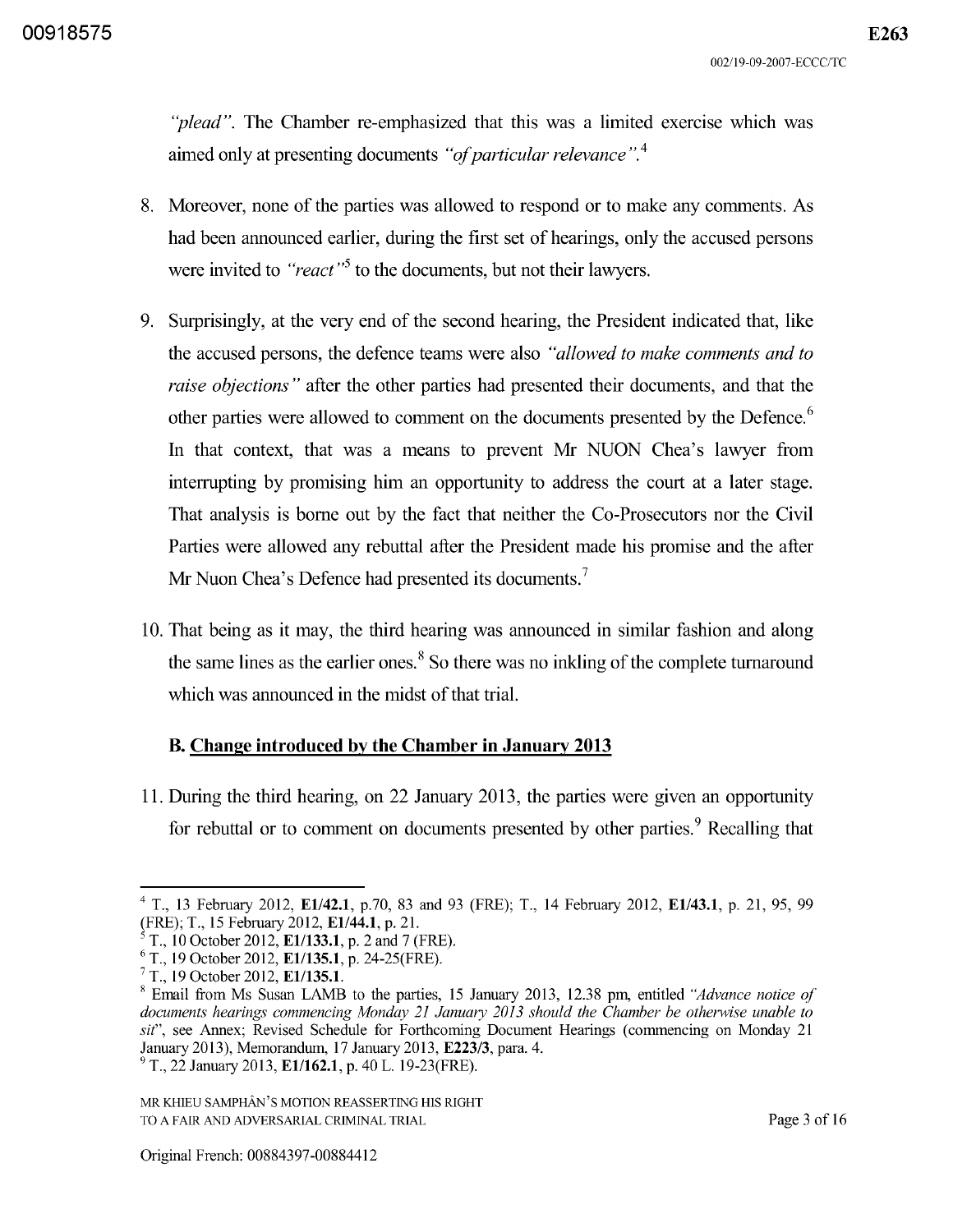the purpose of these hearings was *"the presentation of documents considered to be of particular relevance",* Judge CARTWRIGHT declared that:

*"While no discussion on the admissibility of documents presented during this stage is to be allowed unless the issue of admissibility has not previously been discussed or ruled upon, it's clear that the Chamber has never prevented the accused or their lawyers from discussing the relevance or the probative value of the documents".* <sup>10</sup>

12. Whereas this was in stark contrast to what the Chamber had consistently stated in its memoranda and during the proceedings – and also much to the surprise of Mr KHIEU Samphân's Defence - Judge LAVERGNE asserted that the disagreement was due to a misunderstanding by the parties, including Mr KHIEU Samphân's Defence.<sup>11</sup>

### **1. Change due to an alleged misunderstanding**

- 13. However, the parties had a correct understanding of the Chamber's position.
- 14. For instance, during the second hearing, the Civil Parties objected to the parties being allowed to discuss the probative value of documents *"at this stage of the proceedings* ", and were "[TRANSLATION] *quite shocked"* by that. 12 They also objected to the Defence being allowed to make comments:

*"May I point out that Mr Khieu Samphan may, as an accused, comment on these documents. But* if *I read the instructions of the Chamber correctly, counsel for Khieu Samphan is not allowed to make comments at this point.*<sup> $,13$ </sup>

15. When the *"key documents"* hearings were announced, Mr Khieu Samphan's Defence indicated that it understood the Chamber's position and stated the reasons it was opposed to such hearings. Nothing in the facts or from the Judges has led the Defence to believe otherwise.

<sup>&</sup>lt;sup>10</sup> T., 22 January 2013, E1/162.1, p.70 L.23-25 (KHM) p. 71 L. 1-3 (ENG), p.75 L.15-20 (FRE).

<sup>&</sup>lt;sup>11</sup> T., 22 January 2013, **E1/162.1**, p. 82 L. 9-12 and p. 83, L. 1-7 (FRE).

 $^{12}$  T., 18 October 2012, E1/134.1, p. 85 L.16-18 (FRE).

<sup>&</sup>lt;sup>13</sup> T., 19 October 2012, E1/135.1, p. 19 L. 23-25 and p. 20 L. 1-4.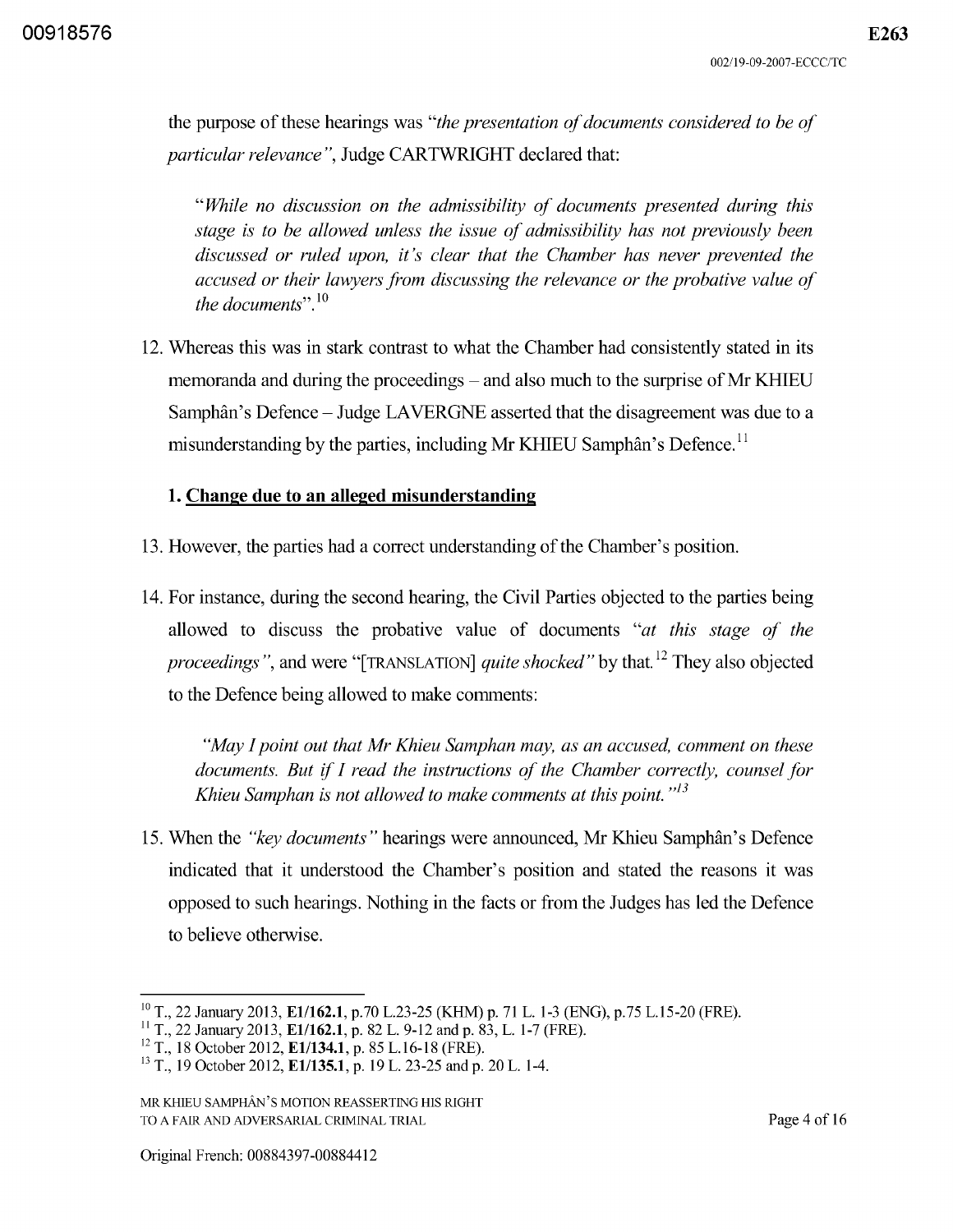- 16. So immediately following the announcement of the *"key documents"* hearing via email from the Senior Legal Officer, Mr KHIEU Samphan's Defence responded by motion. Whereas Mr KHIEU Samphan had already indicated that he wished to wait for the Prosecution to present the entirety of its evidence before possibly answering any questions from the parties and the chamber, his Defence asserted in its motion that *"key documents"* hearings are a pretext for compelling the Accused to answer questions in the immediate. The Defence also stated in its motion that adversarial argument was required whenever a document was presented at trial and also called for general debate on documents at the end of the trial. <sup>14</sup>
- 17. Thereafter, during that hearing, Counsel KONG Sam Onn moved that any documents that the Chamber has not declared admissible should not be presented, because the parties would not have the opportunity to challenge or discuss them during the hearing.<sup>15</sup> Even so, the Chamber allowed those documents to be presented; the Defence pointed out in a motion that the documents had been identified as *"subjected to examination*" (E3 status) at the hearing.<sup>16</sup> In a memorandum in response to the above motion, the Chamber acknowledged that the documents in question had not been subjected to examination at that juncture, adding that this had either already been done or would be done at a later stage.  $17$
- 18. Prior to the second hearing and in response to an email from the same Senior Legal Officer, Mr KHIEU Samphân's Defence reasserted its position, namely that it would not participate in hearings where no adversarial argument was allowed, and since they were only aimed at ensuring a greater measure of public accessibility, it made no difference whether were held in a press briefing room or in a courtroom. The Defence

<sup>&</sup>lt;sup>14</sup> Motion in Response to the Numerous Difficulties Raised by Ms Lamb's E-Mail Dated 2 February 2012, 3 February 2012, E167, paras. 10, 13, 14 and 22.

<sup>&</sup>lt;sup>15</sup> T., 13 February 2012, E1/42.1, pp. 6 and 9.

 $16$  Request by the Defence of Mr KHIEU Samphân for Clarification on the Status of Certain Documents Identified as "E3" Documents, 5 March 2012, E178, paras. 3, 4 and 5.

<sup>&</sup>lt;sup>17</sup> Requests by the KHIEU Samphân Defence to Clarify the Status of Certain E3 Documents (E178) and its Motion E167, Memorandum, 11 April 2012, E178/1, para. 4.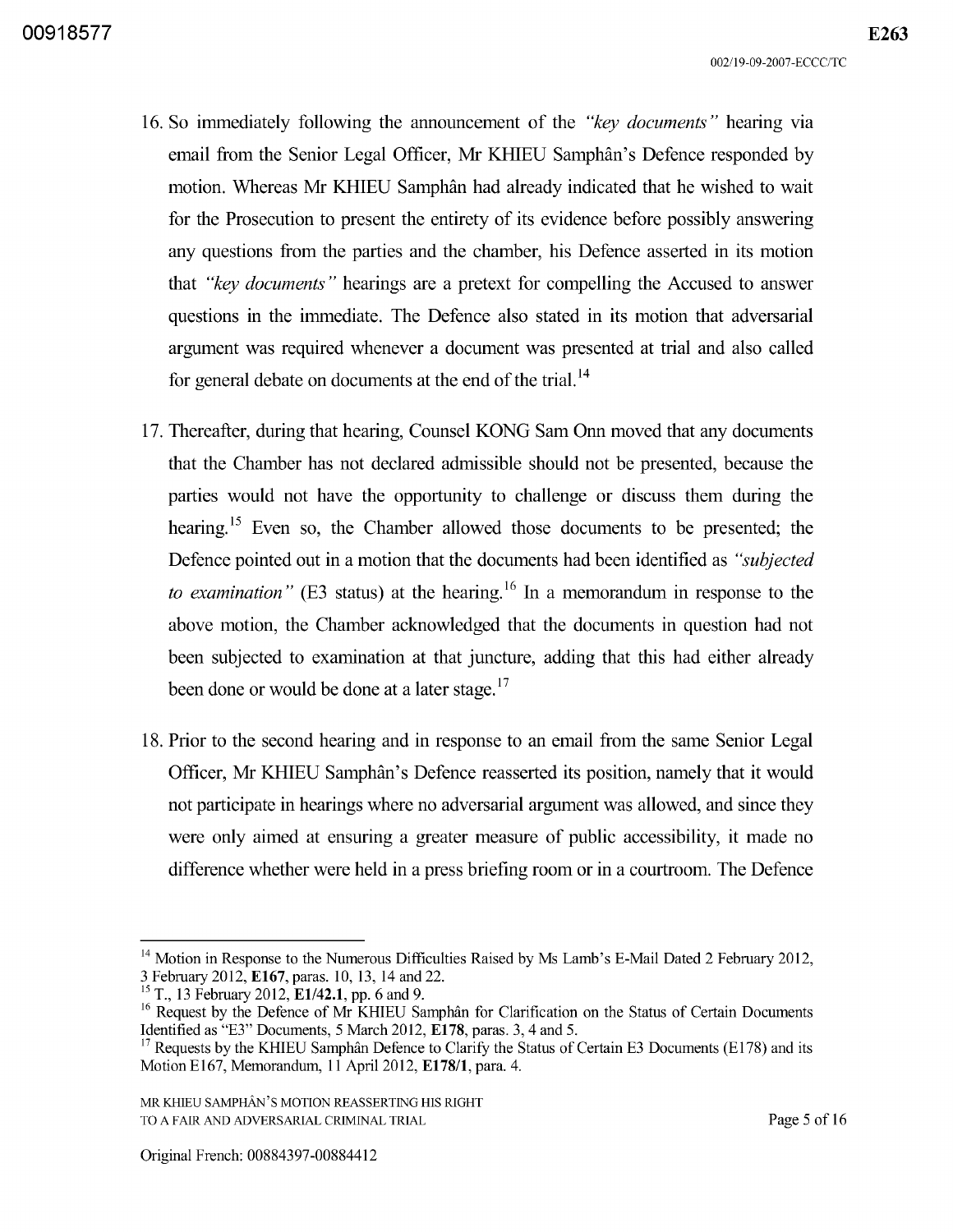underscored that such being the case, the Accused should not have to answer questions concerning documents "presented" in that context. 18

19. During that hearing, the Defence again clearly asserted its position. Counsel Anta GUISSE recalled that the Defence would not participate in the hearings *"because we cannot plead when evidence is being tendered".* 19 For his part, Mr Arthur VERCKEN stated as follows:<sup>20</sup>

"[TRANSLATION] *The problem, as far as Mr KHIEU Samphan's defence is concerned, is that we have not attended the hearings for the past two days.*  $( ...)$ . *We were made to understand that the debates during those two hearings were not going to concern the admissibility of documents to be presented by the parties, or, for that matter, the probative value of such documents. That is what we were told. And that is indeed what happened at the last hearing". 21* 

"[TRANSLATION] *As far as we are concerned, what we are witnessing is not a trial. Rather we are witnessing a show of documents whereby the rights of the accused persons are not respected.* So *we do not intend to participate in that". 22* 

"[TRANSLATION] *And I dare say that this is not a real debate, insofar as we are not discussing before you, whether documents should be granted E3 reference numbers, nor the probative value of documents you will rely on during your deliberations. Based on this, the discussion is closed.*<sup>23</sup>

20. Again in the midst of the trial, the Chamber changed the form of the *"key documents"*  hearings during the third hearing which was held in January 2013. Mr Samphân's Defence hereby states that it will not be misled by this eleventh-hour change and that, in any event, the *"key documents"* hearings are a mere publicity stunt.

### **2. The change is a make-believe opportunity for debate**

<sup>&</sup>lt;sup>18</sup> Email from Mr KHIEU Samphân's Defence to Ms Susan Lamb, 24 September 2012, 9.52pm, entitled: *"Re: Re: Clarification regarding the presentation of documents hearing* ", see Annex. There has been no reply to this email.

 $19^{19}$  T., 10 October 2012, E1/133.1, p. 9 (FRE).

<sup>&</sup>lt;sup>20</sup> T., 19 October 2012, **E1/135.1**, p. 62-64 and 69-70 (FRE).

<sup>&</sup>lt;sup>21</sup> T., 19 October 2012, E1/135.1, p. 62 L. 20-21 and p. 63 L. 3-8 (FRE).

<sup>&</sup>lt;sup>22</sup> T., 19 October 2012, E1/135.1, p. 64 L. 15-18 (FRE).

 $^{23}$  T., 19 October 2012, E1/135.1, p. 70 L. 12-16 (FRE).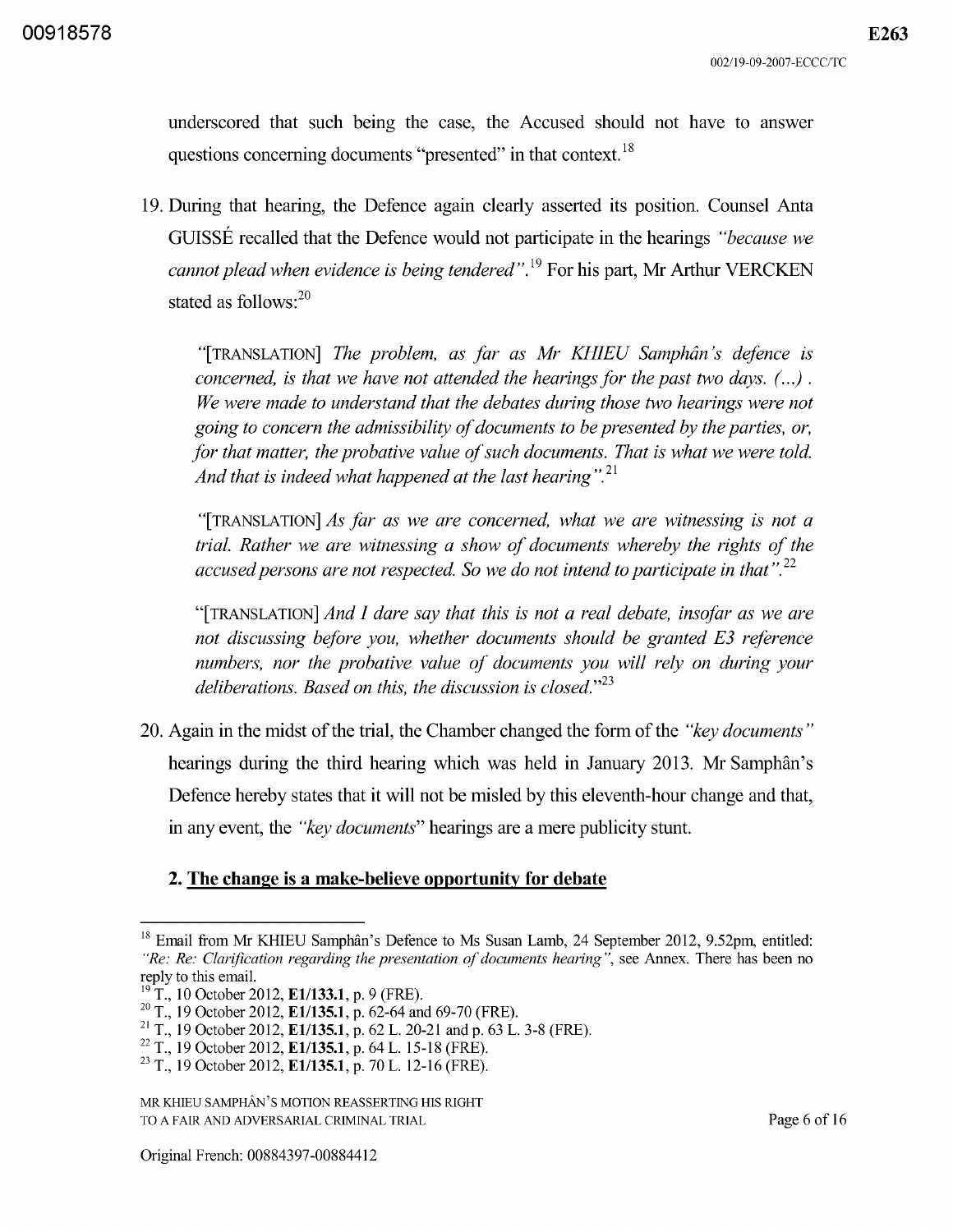- 2l. Only recently, on 22 January 20l3, the parties were accorded the right to reply and make comments, which is not clearly defined; however, it clearly emerges that this type of hearing is not the adversarial and fair trial to which Mr KHIEU Samphân is entitled. It only has the appearance of being so.
- 22. This misleading guise also appears in a subsequent Chamber memorandum dated 29 January 20l3, which states:

*"The Chamber emphasizes the importance of the key documents hearing. the*  potential for inculpatory evidence *to be discussed, and the consequent desirability of having the Accused present during the presentation of documents related to the Accused',.24* 

- 23. At present, the Chamber fails to distinguish between the importance of these hearings and the subjective importance<sup>25</sup> that the parties attach to documents they wish to present. In particular, the Chamber seems to suggest that evidence adduced by the Prosecution during the *"key documents"* hearings is open to debate and discussion.
- 24. Again, it is uncertain what kind of debate that could be. It is difficult to conceive of a debate in a process consisting simply in selecting and identifying documents that each party considers important or particularly relevant with no discussion allowed.
- 25. At a hearing in 2012, the President indicated that the parties were to *"select [certain} relevant documents"* with a view to enabling the Chamber *"to locate the relevant documents".26* In other words, the parties were instructed to "[TRANSLATION] *only*

 $^{24}$  KHIEU Samphân request to waive his presence during the presentation of key documents, Memorandum, 29 January 2013, E223/5, para. 2 (emphasis added).

<sup>&</sup>lt;sup>25</sup> Subjectivity noted by Judge Cartwright: *"the parties [are thus given] the opportunity to emphasize documents that they consider to be important to their respective cases".* T., 22 January 2013, E1/162.1 p. 74, L. 19-21 (emphasis added).

 $^{26}$  T., 10 October 2012, E1/133.1, p. 4 L. 20-21.

MR KHIEU SAMPHAN'S MOTION REASSERTING HIS RIGHT TO A FAIR AND ADVERSARIAL CRIMINAL TRIAL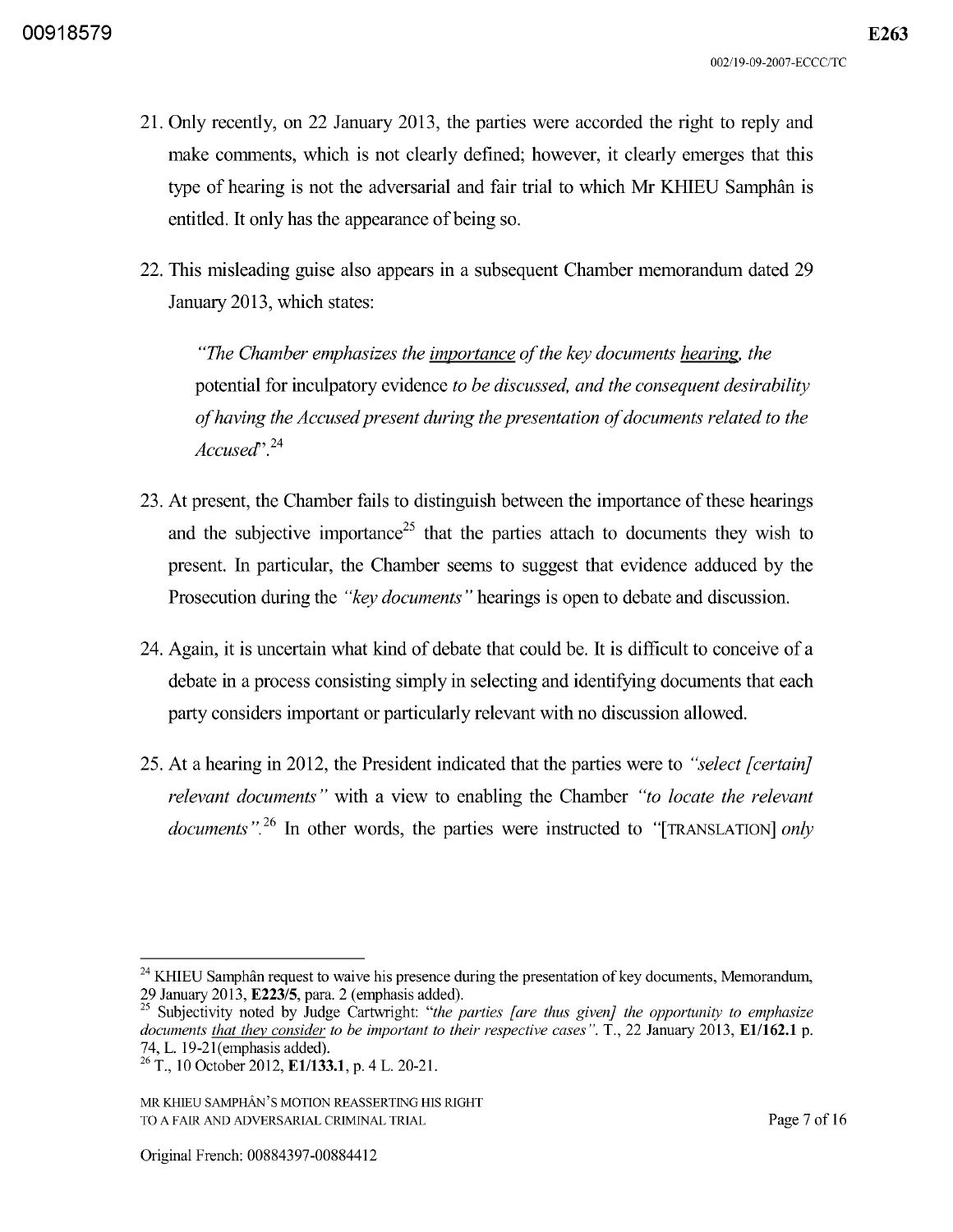discuss the particular relevance of the documents<sup>" 27</sup> because "[TRANSLATION] *evaluation of those documents [was} to be done at the end of Case 002/01".28* 

- 26. He made himself was abundantly clear, saying: *"[we} are not going to discuss the probative value and weight of those documents. The parties were not supposed to assess the probative value or weight of the evidence, because this is not at the closing stage of the proceedings* ".29
- 27. It was on that basis that the President called counsel to order reminding them to "[TRANSLATION] *refrain from making pleadings or opening statement containing accusations against the accused persons."* Sounding a reassuring note, he added, "*[a]t a later date, Counsel will be given ample time to do so at the* appropriate time".<sup>30</sup>
- 28. This clearly shows that the Chamber was mistaken in asserting on 22 January 2013 that the accused persons and their lawyers were not prevented from discussing the probative value of documents. The Chamber also wrongly asserted on 29 January 2013 that this was *"a possibility of discussing prosecution evidence".*
- 29. It is also worth noting that the Chamber is also leading the Office of the Co-Prosecutors astray. For instance, on 30 January 20l3, while presenting *"key documents",* Mr William Smith declared: *"Of course, I must explain the relevance and probative value of the documents we are presenting.* "<sup>31</sup>
- 30. Yet, one year earlier, on 16 January 2012, while calling for the lowest and broadest threshold for admissibility of documents, he clearly distinguished between assessment of the admissibility of evidence and assessment of its weight, saying: *"the actual*

<sup>&</sup>lt;sup>27</sup> T., 14 February 2012, **E1/43.1**, p. 99 L. 8-9 (FRE).

<sup>&</sup>lt;sup>28</sup> T., 13 February 2012, **E1/42.1**, p. 83 L. 23-24 (FRE).

<sup>&</sup>lt;sup>29</sup> T., 19 October 2012, **E1/135.1**, p. 73 L. 13-16.

 $^{30}$  T., 15 February 2012, E1/44.1, p. 12 L. 5-9 (FRE).

<sup>31</sup> T., 30 January 2013, Draft Transcript, p. 63 L. 13-15.

MR KHIEU SAMPHAN'S MOTION REASSERTING HIS RIGHT TO A FAIR AND ADVERSARIAL CRIMINAL TRIAL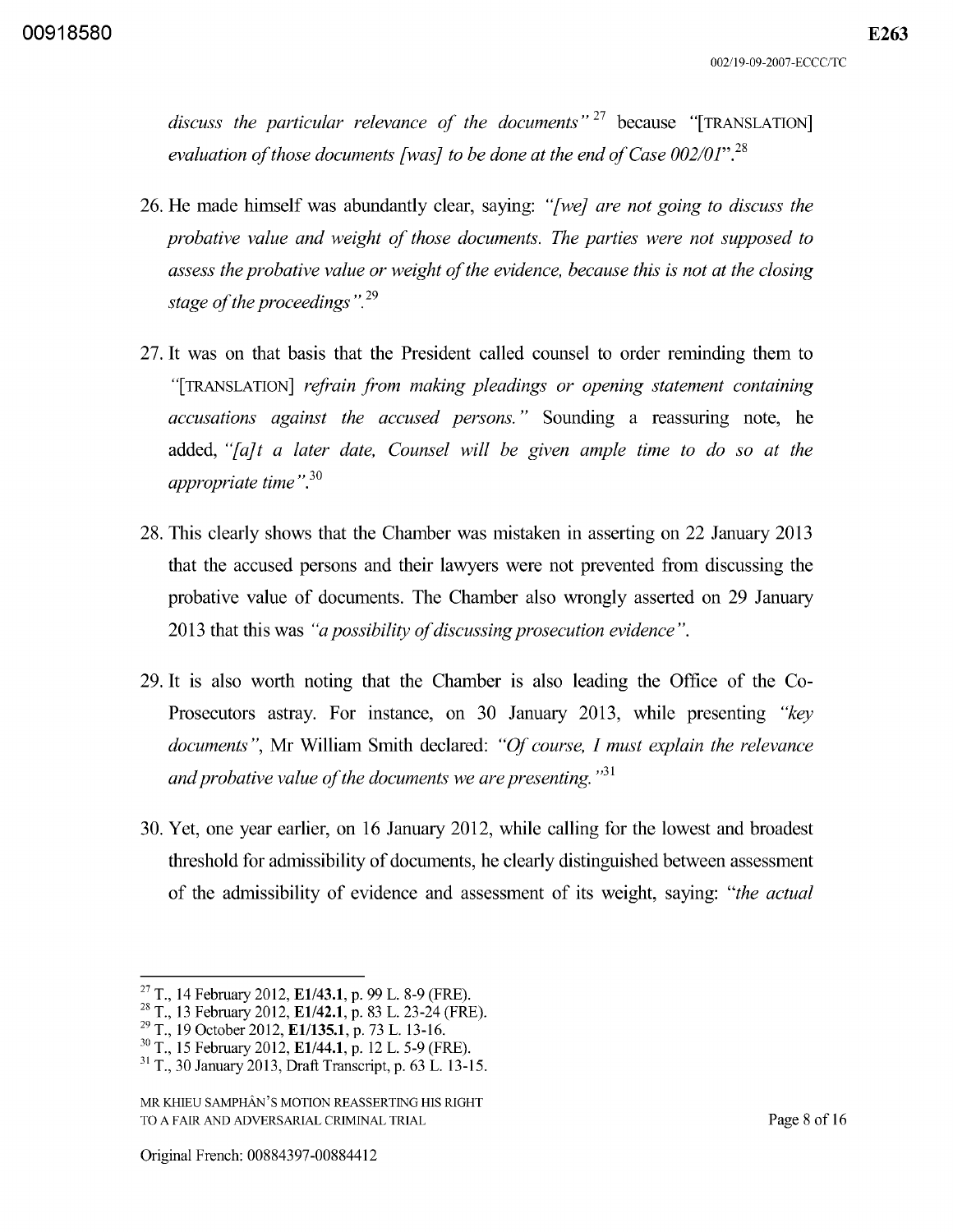*probative value or weight to be afforded to the evidence is assessed by the Trial Chamber once all the evidence has been heard.* " 32

- 31. Indeed, the Chamber accepted the Co-Prosecutor' s argument and proceeded to set an extremely low admissibility threshold for admitting evidence. As a result, thousands of documents were admitted into evidence, and more are being admitted as we speak.
- 32. So the instant trial is slowly going adrift with no captain on board. The discourse keeps changing depending on the agenda.
- 33. In this charade, the lawyers only have their careers on the line, while for Mr KHIEU Samphân, it is his wellbeing and rights which are being trampled because of the everchanging rules in a trial that is proving to be increasingly unfair.
- 34. It would appear that the decision to set an extremely low admissibility threshold for documents is also the reason why the Chamber decided to hold *"key documents"*  hearings.
- 35. Clearly, *"key documents"* hearings satisfy the practical need of dealing with the thousands of documents that the Chamber decided to admit en masse.
- 36. Now, even assuming that is a correct premise, the parties' clustering of documents by subject-matter may help determine which documents are to be examined, but it is certainly not a reason to dispense with assessing the probative value of such documents. Such assessment can only be undertaken at the end of the trial once the evidence has been heard in its entirety.
- 37. It is also certain that *"key documents"* hearings do not provide a greater measure of public accessibility to documents. Owing to the Court's remote location, the people who follow the current trial are bussed in each day for that purpose, but different

 $\overline{32}$  T., 16 January 2012, E1/27.1, p. 18-19.

MR KHIEU SAMPHAN'S MOTION REASSERTING HIS RIGHT TO A FAIR AND ADVERSARIAL CRIMINAL TRIAL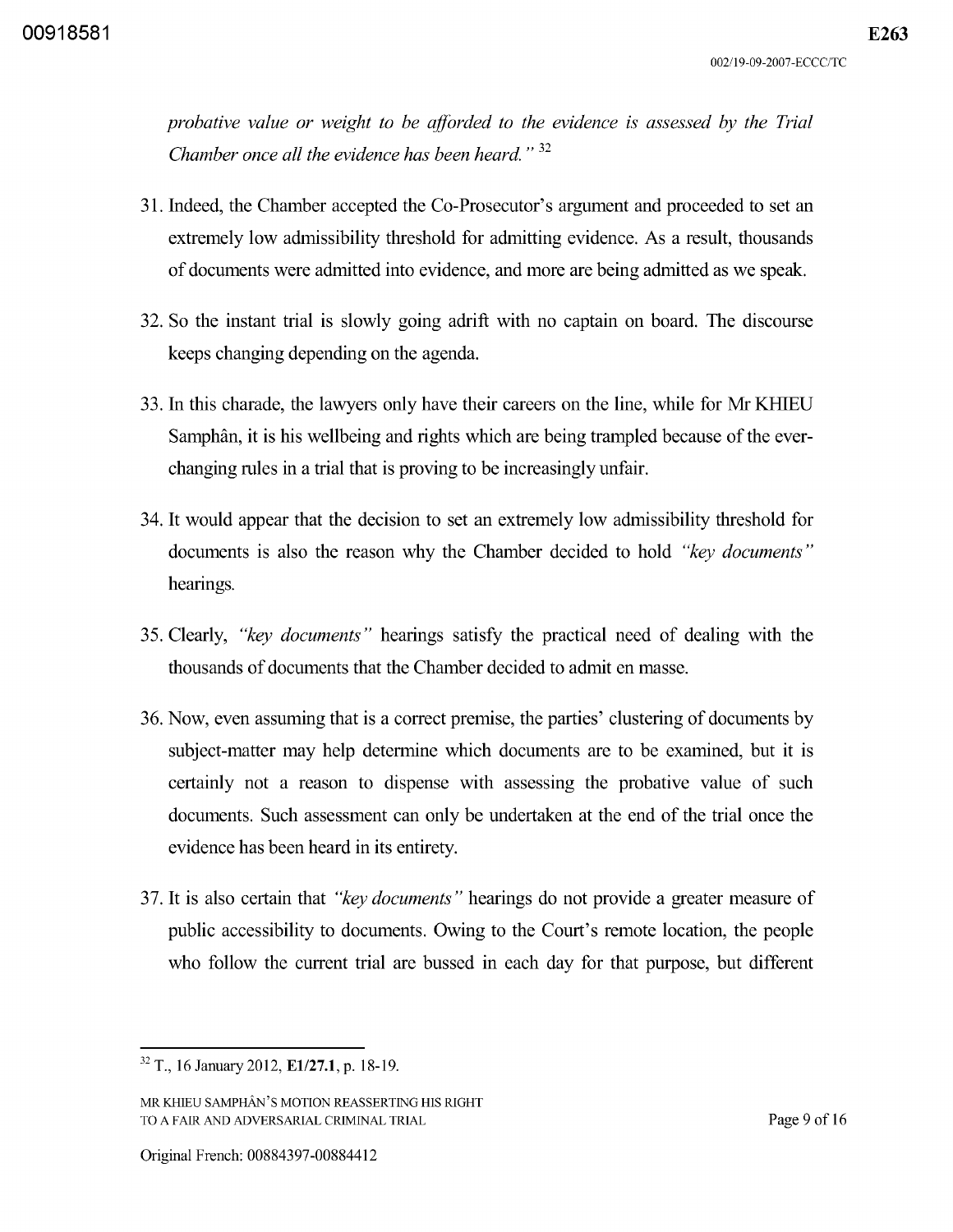people are brought in each time. As it turns out, the only people attending the proceedings on regular basis (if that) are reporters.

- 38. So the exercise consisting in identifying documents, displaying them on screen and reading them out based on subject matter is simply a way to break them down into bite-size segments for the benefit of reporters. This does not belong in a trial.
- 39. With the exception of those instances where documents are put to a witness, examination of any documents presented unilaterally by the parties – regardless of whether they are to be examined as a matter of priority  $-$  should not be undertaken before the end of the trial. It is only after the entirety of the evidence has been adduced that the parties will be in a position to vet those documents and check them against both the testimonies and other documents presented before any conclusions can be drawn that may be useful for the Chamber in its deliberations.
- 40. Today, the Chamber and the Office of the Co-Prosecutors seem to forget that those hearings cannot and must not be regarded as an alternative to closing statements. The right to reply or comment recently granted to the parties at the third documents hearing is simply a way to enable the Co-Prosecutors to make closing arguments ahead of time without being interrupted by the Defence or without the President reminding them that counsel "[TRANSLATION] *will have ample time to do* so *in due*  " 33 *course.*
- 41. The reason that the Office of the Co-Prosecutors is being misguided by the semblance of [adversarial] debate must be simply that, like Mr KHIEU Samphan's Defence, they are under the impression that at the end of the trial, the Chamber will not allow for a real adversarial argument, be it orally or in writing. The intention to gag the parties, as manifested by the 100-page limit imposed on the closing briefs is contrary to the applicable law and it violates the rights of the Defense, as well as the right of the accused to a fair trial.

<sup>&</sup>lt;sup>33</sup> T., 15 February 2012, **E1/44.1**, p. 12 L. 5-9 (FRE).

MR KHIEU SAMPHAN'S MOTION REASSERTING HIS RIGHT TO A FAIR AND ADVERSARIAL CRIMINAL TRIAL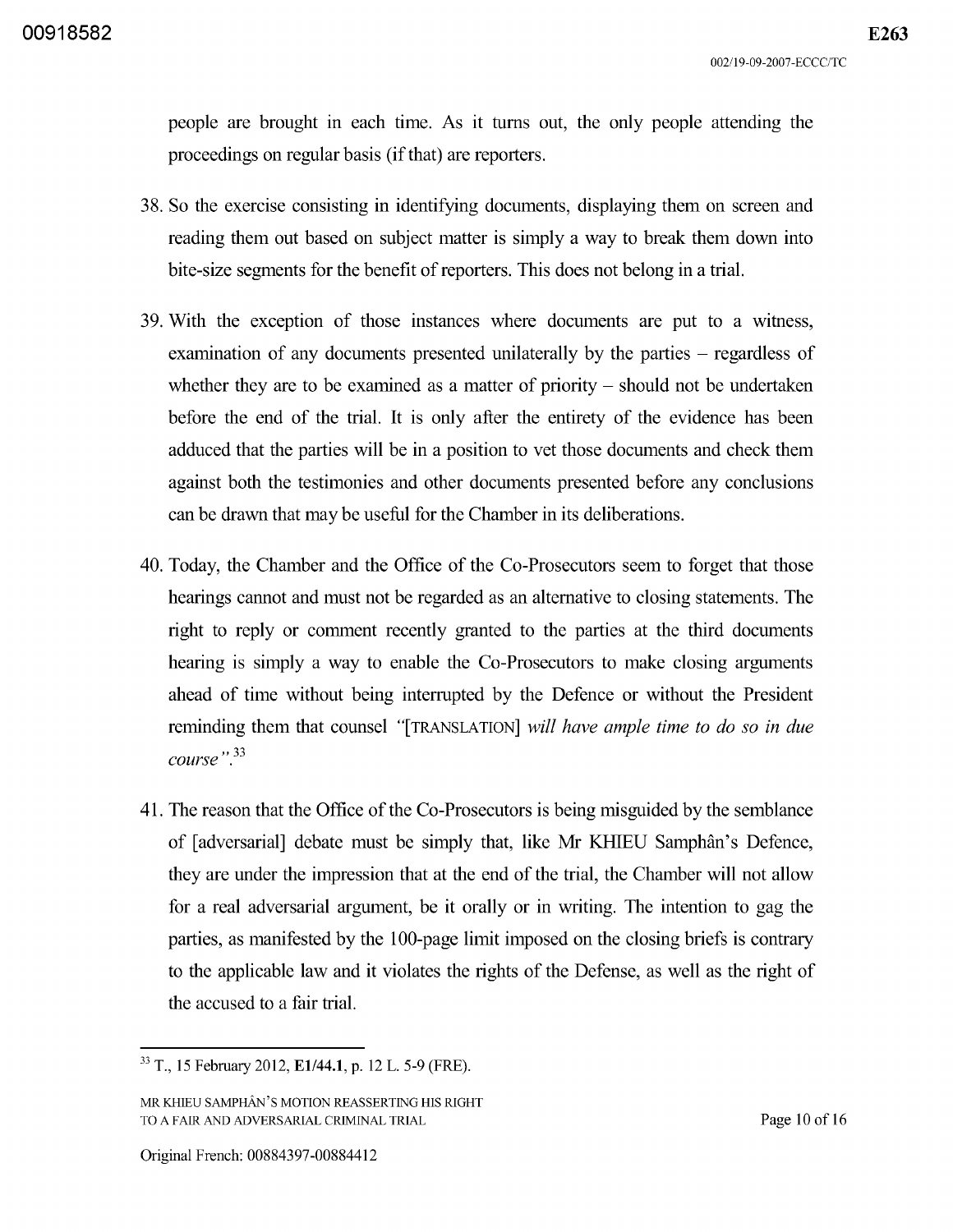# II. APPLICABLE LAW

- 42. Based on international norms, the ECCC Rules recognise, *inter alia,* the Accused's right to a fair and adversarial trial.
- 43. According to the Internal Rule 21 ("Fundamental Principles"), sub-paragraph 1:

*a) ECCC proceedings shall be fair and adversarial and preserve a balance between the rights of the parties.* (...)

 $\left( \ldots \right)$ 

*d) Every person suspected or prosecuted shall be presumed innocent as long as his/her guilt has not been established. Any such person has the right to be informed of any charges brought against him/her, to be defended bv a lawyer of his/her choice, and at every stage of the proceedings shall be informed of his/her*  right to remain silent.<sup>34</sup>

44. Internal Rule 87 ("Rules of Evidence") provides:

*"1. Unless provided otherwise in these IRs, all evidence is admissible. The onus is on the Co-Prosecutors to prove the guilt of the accused. In order to convict the accused, the Chamber must be convinced of the guilt of the accused beyond reasonable doubt.* 

*2. Any decision of the Chamber shall be based only on evidence that has been put before the Chamber and subjected to examination.*<sup>35</sup>

45. In the *Ocalan* case, the European Court of Human Rights (ECHR) Grand Chamber clearly set forth the right to an adversarial trial in a criminal case:

*"The right to an adversarial trial means, in a criminal case, that both prosecution and defence must be given the opportunity to have knowledge of and comment on the observations filed and the evidence adduced by the other party. Various ways are conceivable in which national law may meet this requirement. However,* 

<sup>&</sup>lt;sup>34</sup> Emphasis added.

<sup>&</sup>lt;sup>35</sup> Emphasis added.

MR KHIEU SAMPHAN'S MOTION REASSERTING HIS RIGHT TO A FAIR AND ADVERSARIAL CRIMINAL TRIAL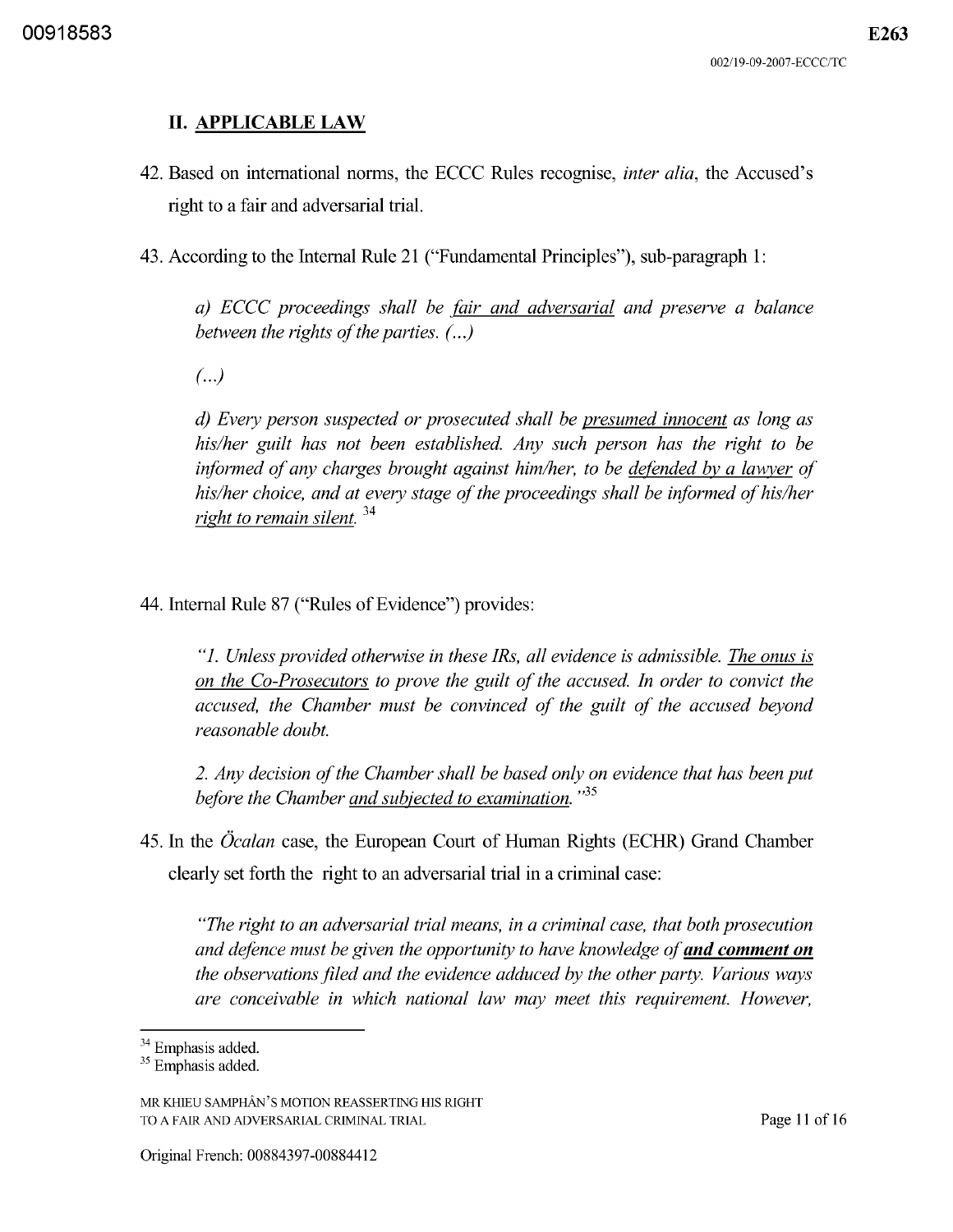*whatever method is chosen, it should ensure that the other party will be aware that observations have been filed and will get a real opportunity to comment on them*".<sup>36</sup>

46. Pursuant to these fundamental principles and rules of evidence, the Chamber has a duty to hear all that the Defence's arguments concerning the accusations against Mr KHIEU Samphân, as well as the entirety of and of the evidence adduced. The Defence must be guaranteed a real opportunity for discussion. This must and can only take place after the presentation of the entirety of the evidence. Normally, that discussion takes place during the closing arguments.

## III. THE DEFENCE'S ARGUMENTS MUST BE HEARD

- 47. The recent changes to the *"key documents"* hearings are only a further indication that the Chamber does not intend to give the Defence a real opportunity to discuss the evidence adduced in the course of the trial.
- 48. The Chamber has already decided to limit closing briefs to 100 pages, whereas the debate on the admissibility of documents is still underway and many witnesses, experts and civil parties are yet to testify.
- 49. Moreover, with the purported aim of only *"assist[ing] the Chamber [as well as the parties] in the concluding phases of the trial*<sup>", 37</sup> the Chamber also "[decided] that *portions of the Closing Briefs concerning the applicable law be submitted in advance of the conclusion of the hearing of evidence* ", adding that those portions were to be no more than 20 pages. 38

<sup>&</sup>lt;sup>36</sup> ECHR, *Ocalan v. Turkey*, Application No. 46221/99, Grand Chamber Judgment 12 May 2005, para. 146 (emphasis added).

Clarification regarding applicable law briefs, Memorandum, E163/5/6, para. 4.

<sup>&</sup>lt;sup>38</sup> Notification of Decision on Co-Prosecutors' Request to Additional Crime Sites within the Scope of Trial in Case 002/01 [E163] and deadline for submission of applicable law portion of Closing Briefs, Memorandum, 8 October 2012, E163/5, para. 4.

MR KHIEU SAMPHAN'S MOTION REASSERTING HIS RIGHT TO A FAIR AND ADVERSARIAL CRIMINAL TRIAL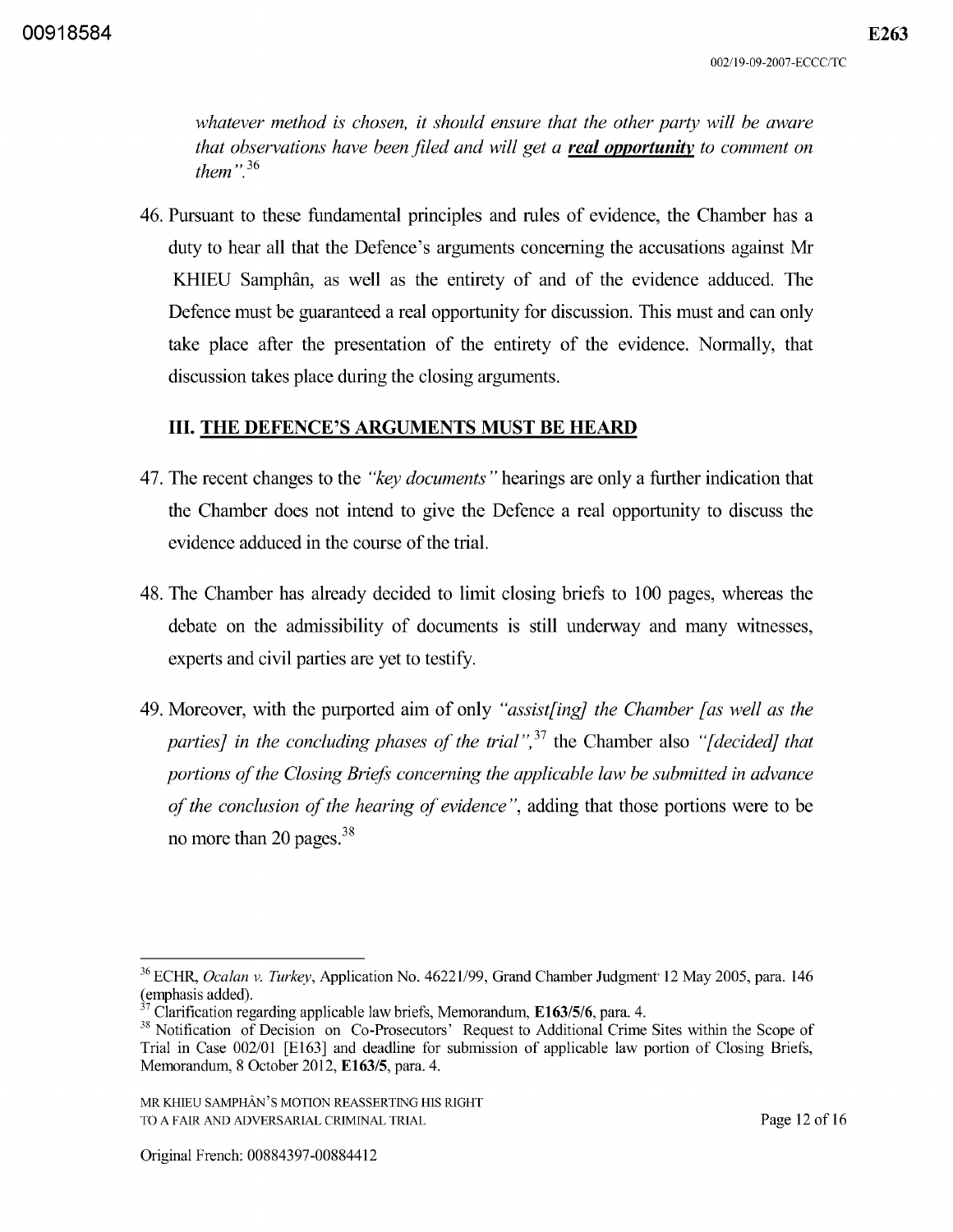- 50. Having limited the remaining segments of the Defence's closing brief to100 pages, the Chamber considered that it had done the parties a favour in allowing them some *"latitude"* in relation to page limits!39
- 51. Yet, the purported latitude is nothing compared to that given in relation to admissibility of documents, which has resulted in admitting thousands of documents into evidence. Despite the *"key documents"* hearings, which in fact do not qualify as trials, in their final arguments, the parties will still be left with the task of discussing the probative value of those thousands of documents and the entire body of evidence adduced.
- 52. So to date, 51 witnesses, experts and civil parties have been heard, $40$  and 3981 documents have been allocated E3 classification. $41$  Some of the documents supposed to have been subjected to examination were not actually subjected to examination.<sup>42</sup> Further hearings on the admissibility of documents ought to be scheduled. The Defence wishes to stress that the *"key documents"* presented thus far are yet to be examined for probative value and that such documents cannot be subtracted from the total number of documents due to be subjected to examination.
- 53. Against this background, it is odd to consider that closing briefs of no more than 1 00 pages can adequately cover the entirety of these testimonies and documents, not to mention the ones to come. It is absolutely impossible to adequately discuss the entirety of the evidence in a brief of that size (only six times longer than this motion). That infringes the rights of the Defence.

<sup>&</sup>lt;sup>39</sup> Further Notification of Modalities for Closing Briefs, Memorandum, 26 November 2012, **E163/5/4**, p. 2.  $^{40}$  51 witnesses on the merits as of 29 January 2013, including Al ROCKOFF (TCW-565).

<sup>41 3981</sup> documents as of 9 January 2013 according to the latest Written Record of Proceedings communicated to the parties on 28 January 2013, *ElI157,* p. 3.

<sup>&</sup>lt;sup>42</sup> See, *inter alia:* Forthcoming document hearings and response to Lead Co-Lawyers' memorandum concerning the Trial Chamber's request to identity Civil Party applications for use at trial (E208/4) and KHIEU Samphan Defence request to revise corroborative evidence lists (E223), Memorandum, 10 October 2012, E223/2, para. 5 (troisieme categorie).

MR KHIEU SAMPHAN'S MOTION REASSERTING HIS RIGHT TO A FAIR AND ADVERSARIAL CRIMINAL TRIAL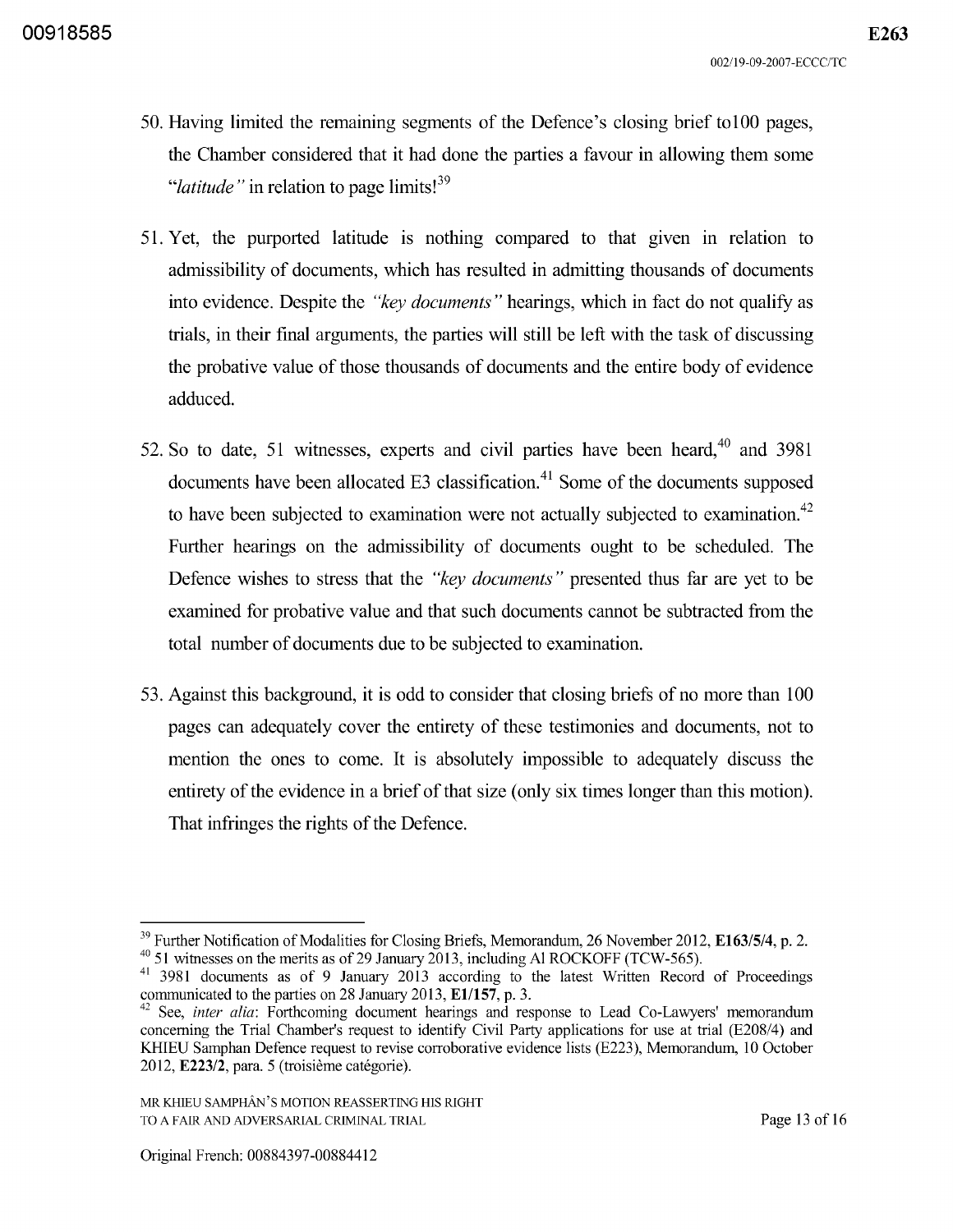- 54. While Mr KHIEU Samphan's Defence is mindful of the fact that the Chamber is overwhelmed by the sheer number of documents it admits in the interest of expeditiousness, it is also quite concerned that this could adversely affect the purpose of the trial and its outcome.
- 55. It is high time the Chamber stopped pretending to be conducting a criminal trial. Unless the Chamber has already taken its decision on the merits, it cannot dispense with an adversarial debate or with a thorough assessment of the entire body of evidence. Such debate must take place at the end of the trial. If not, Mr KHIEU Samphan's right to a fair and adversarial trial would be infringed, as is the case at this time. The Chamber is requested to remedy this promptly.
- 56. **FOR THESE** REASONS, Mr KHIEU Samphan's Defence requests the Trial Chamber to:
	- NOT PROCEED with the *"key documents"* hearings;
	- GUARANTEE a real opportunity for a genuine adversarial debate at the end of the trial:

1) by PERMITTING Mr KHIEU Samphan at the end of the trial to comment on all of the *"key documents"* presented, should he wish to do so;

2) by ANNOUNCING already at this stage that it will not limit the parties' closing briefs to 100 pages and that this issue will be debated at the end of the trial;

3) by GUARANTEEING to allocate the parties the time they require to present their closing arguments